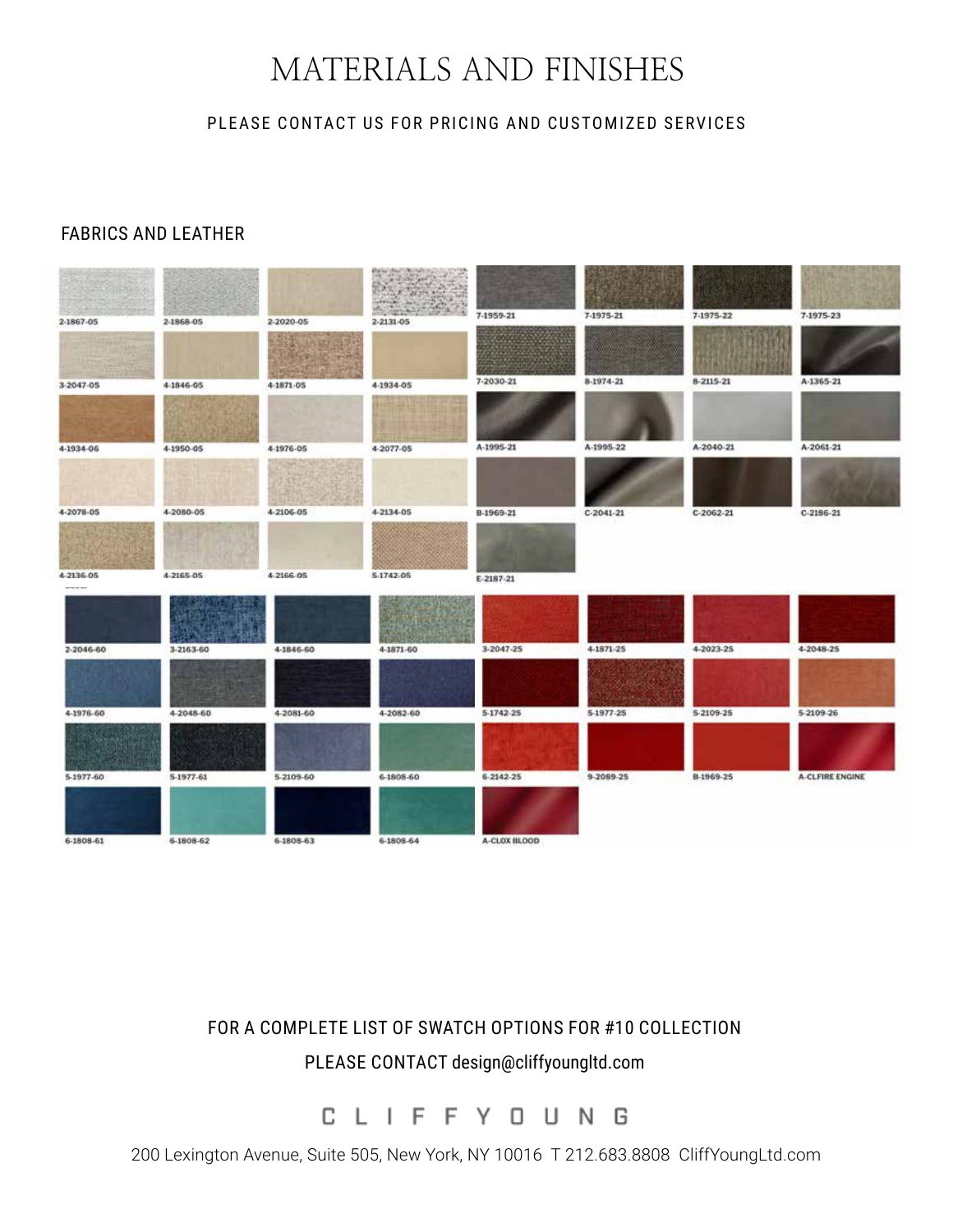# MATERIALS AND FINISHES

### PLEASE CONTACT US FOR PRICING AND CUSTOMIZED SERVICES

#### WOOD FINISHES



## FOR A COMPLETE LIST OF SWATCH OPTIONS FOR #10 COLLECTION PLEASE CONTACT design@cliffyoungltd.com

CLIFFY OUNG

200 Lexington Avenue, Suite 505, New York, NY 10016 T 212.683.8808 CliffYoungLtd.com